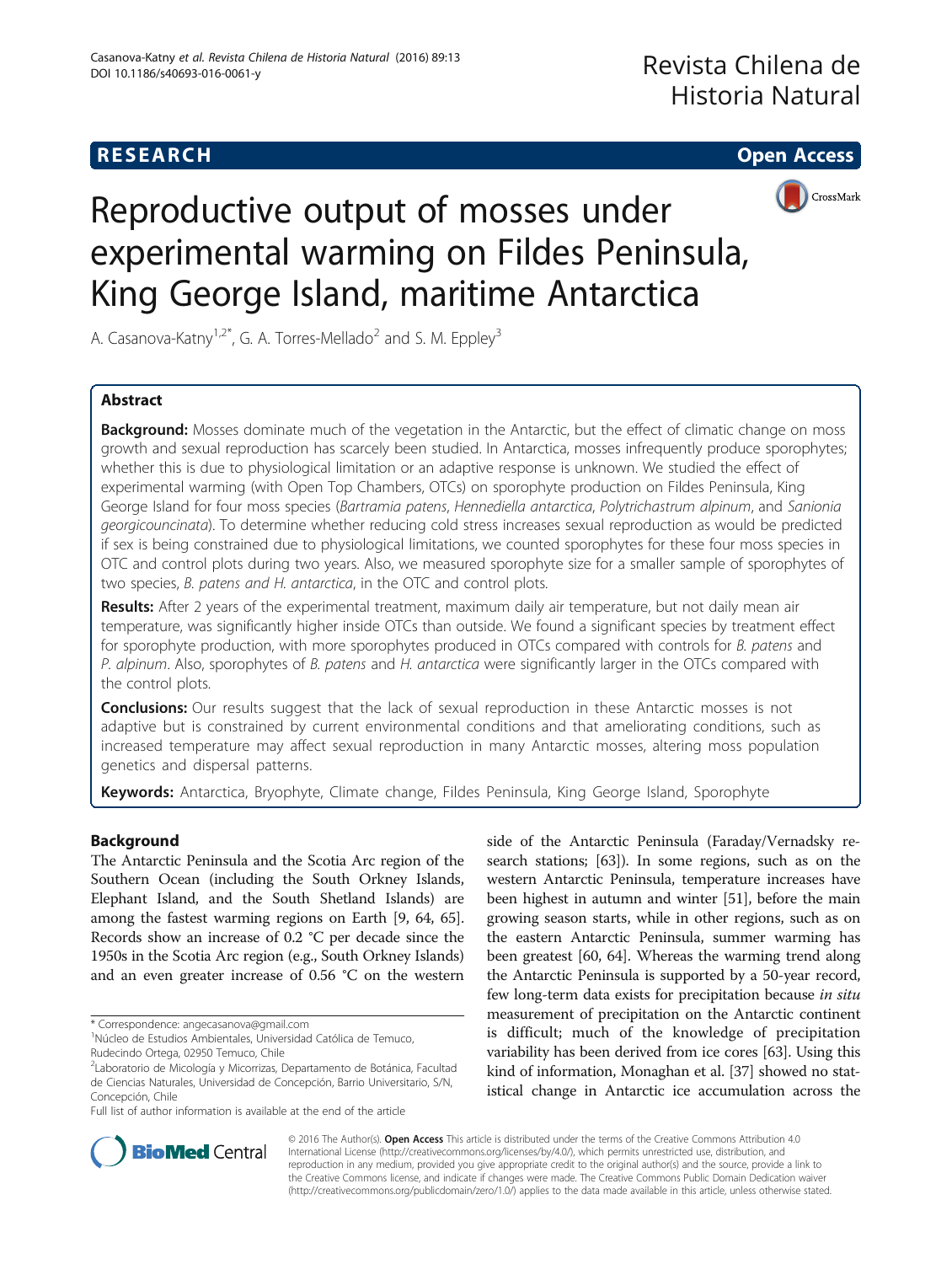continent since the middle of the last century. However, at the Faraday/Vernadsky stations, a positive trend in the number of annual precipitation days has been measured, with an increase of 12.4 days decade<sup>-1</sup> since the 1950s, with the majority of that increase occurring during the summerautumn season (Turner et al. [\[62\]](#page-8-0)). Consequently, there has been changes in soil water availability based on this increase in precipitation as well as from melting of glaciers, especially during the Antarctic summer. Biodiversity in Antarctica is strongly driven by patterns of water availability [[19](#page-7-0)], and the increase in water availability with climate changes will thus likely alter patterns of diversity, and expose new potential habitats to be colonized by terrestrial biota, particularly pioneers such as lichens and bryophytes [\[17, 18](#page-7-0), [61](#page-8-0)].

The Antarctic vegetation is dominated by a cryptogamic flora, with numerous species of lichens and bryophytes. The bryophytes include ca. 112 species of mosses and 27 species of liverworts along the maritime Antarctic [\[40, 54](#page-8-0)]. The effect of climate warming on bryophytes in stressful habitats has been studied extensively in other parts of the world, such as in the alpine and in the Arctic. Elmendorf et al. [\[23\]](#page-7-0) analyzed 61 experimental warming studies on tundra vegetation in the alpine and Arctic and found that mosses were the most negatively impacted element of the vegetation with acrocarpous mosses (similar to those in Antarctica) much more affected than pleurocarpous mosses (which are more common in the Arctic). However, these studies of passive warming have principally measured plant cover, biomass or growth, with no data available on the impact of warming on moss reproduction.

To date little is known about the responses of Antarctic mosses to climate change [\[44\]](#page-8-0). For Antarctic mosses, it has been recently shown that growth rates have declined since 1980 in East Antarctica, at sites near Windmill Islands and Vestfold Hills [[14](#page-7-0)], and that this response is due to lower water availability caused by increasing temperature and wind speed during the last 50 years. Experiments in Open Top Chambers (OTCs) carried out in three different locations on the Falkland, Signy, and Anchorage Island on cryptogamic communities showed no significant effect of warming on mosses [\[5](#page-7-0)]. In contrast, in situ experiments by Day et al. [[20, 21\]](#page-7-0) in vascular plant-dominated communities have determined a decrease in moss cover after 4 years of long term growth under passive warming on Anvers Island, along the Antarctic Peninsula. In these experiments, it is unclear whether warming directly decreases moss cover or whether increases in vascular plant cover caused by warming leads indirectly to decreases in moss cover. Hill et al. [[29](#page-7-0)] suggest that mosses are likely to be outcompeted by the grass Deschampisia antarctica as soils warm due to the increase in the decomposition rate of organic matter resulting in larger pools of proteinaceous nitrogen, and the more efficient acquisition by vascular plants of nitrogen from

protein decomposition. However, earlier warming experiments using passive warming suggest that on bare substrate without plants, moss cover increased by 40 % in 2 years [[32](#page-7-0)]. Also, in the maritime Antarctic, the vertical accumulation rates of Chorisodontium aciphyllum peat moss have increased during the last two century, suggesting regionalwarming is increasing moss growth rates [[45\]](#page-8-0). While these studies and others have shown that warming affects growth rates for Arctic and Antarctic bryophyte systems, there is virtually no data available on the effects of warming on bryophyte reproduction or phenology.

Rates of sexual reproduction in bryophytes generally decrease with increasing latitude ([[16, 36](#page-7-0)]; but see [\[53](#page-8-0)]), suggesting temperature is a primary driver of sexual reproduction in bryophytes. Sporophytes (the diploid product of sexual reproduction in bryophytes) are produced on 80–90 % of species of Guatemalan and New Zealand mosses; 76 % of the British Island moss flora have been recorded with sporophytes; and fewer than 25 % of Antarctic moss species have been found with sporophytes (see [\[16](#page-7-0)]). In Antarctica, temperature generally correlates with rates of bryophyte sexual reproduction [\[50](#page-8-0)]; between 25 and 33 % of bryophytes have sporophytes in the maritime Antarctica while in continental Antarctica sexual reproduction is extremely rare with only 10 % of bryophytes producing sporophytes [\[16](#page-7-0), [49, 54](#page-8-0)]. At finer scale resolution there appears to be a microclimatic effect. Studies in the south maritime Antarctic (along 68–72° LS) have shown that a high percent of Antarctic moss species (43 % in Marguerite Bay area and 47 % in Alexander Island) produce sporophytes in so called "favorable small scale oases," and those that do produce sporophytes regularly invest heavily, both in sporophyte biomass and number [\[16,](#page-7-0) [53, 67\]](#page-8-0).

Reduced sexual reproduction in mosses may be due to adaptation or physiological limitation. One possibility is that the mosses of Antarctica are under selective pressure to reproduce asexually rather than via sexual reproduction, perhaps because only a few phenotypes are adapted to such environments. Under such a scenario, sexual reproduction would not be adaptive under extreme stress and individuals that have evolved to favor asexual reproduction would be favored [\[33](#page-7-0)]. Alternatively, the abiotic conditions of Antarctica may limit sexual reproduction via short growing seasons, sporophyte mortality due to desiccation [\[67](#page-8-0)], sporophyte abortion after extreme conditions in winters or summers [\[26,](#page-7-0) [67\]](#page-8-0), and notably diurnal freeze-thaw cycles which may prevent gametangial initiation or maturation, fertilization, or sporophyte development [\[35](#page-7-0)]. Furthermore, in species with separate sexes, one sex may be less stress tolerant than the other sex (e.g., [[57, 66\]](#page-8-0)), altering the population sex ratio and reducing the probability of sexual reproduction.

Here, we tested the effects of passive warming experiments on sexual reproduction in Antarctic moss communities on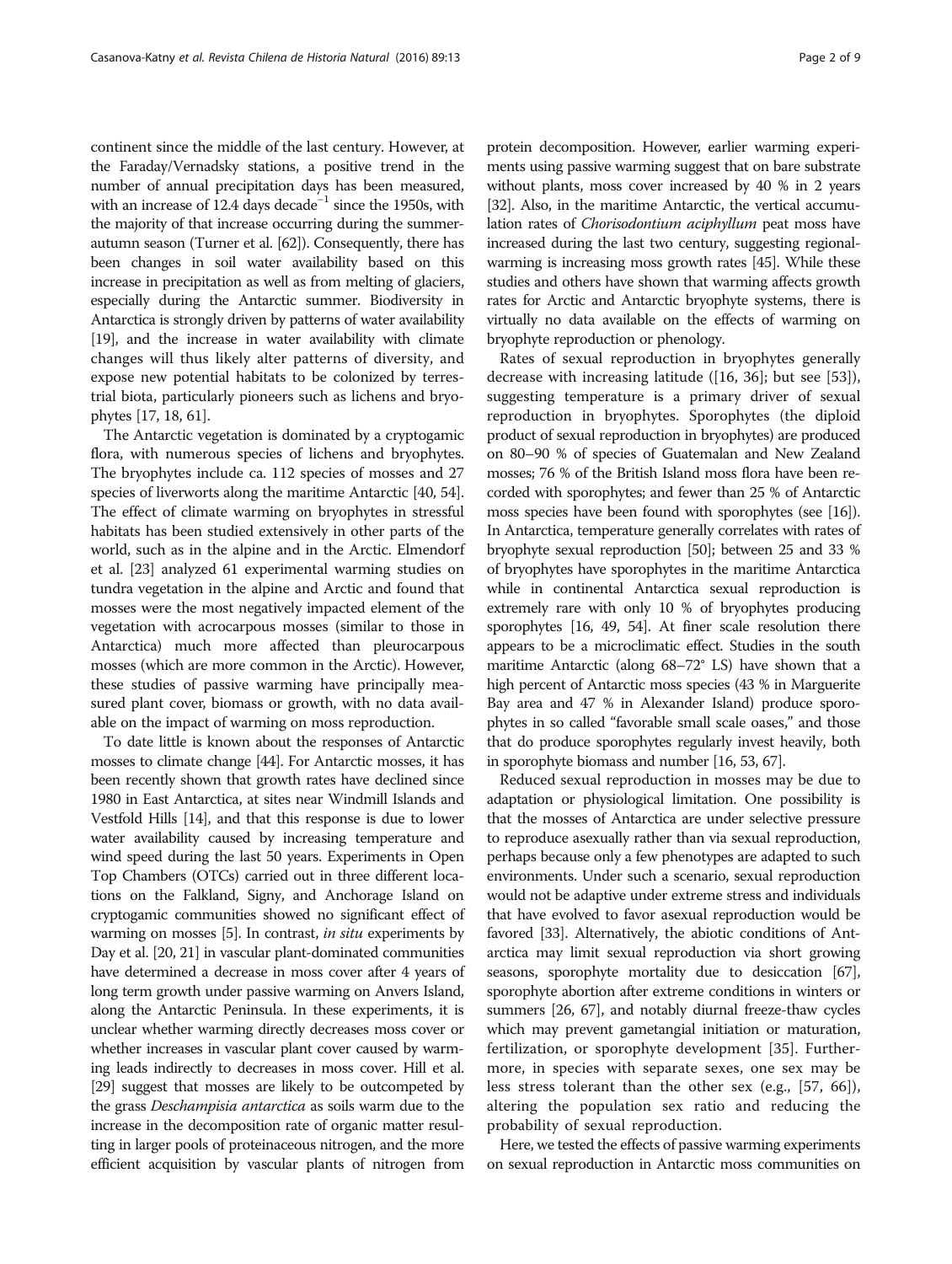Fildes Peninsula in the maritime Antarctica on King George Island (KGI). We selected four moss species growing at two study sites, considering both sexual systems because we were interested in how warming would influence sexual reproduction in dioecious and monoecious species and the differential responses of perennial versus short-lived species. We used Open Top Chambers (OTCs) of a hexagonal chamber model for in situ passive warming, as these are the most suitable for experimental warming studies in the Antarctica [[6\]](#page-7-0). We report the change in sporophyte production in four moss species in OTCs and control plots after 2 years. If physiological limitations rather than adaptation are limiting sexual reproduction, we predict that experimental warming will increase sexual reproduction in Antarctic mosses and that this response will be species-specific.

#### Methods

#### Study site

The study was carried out on Fildes Peninsula, King George Island (62° 00'S, 58° 15'W) in the South Shetland Island Archipelago. Bryophytes cover large areas (>100 m<sup>2</sup>) mainly

within 200 m of the coast and in depressions, where moss communities are well-developed, extending several hundred meters on Collins Bay, Nebles Point, and Valle Grande. In total, 61 moss species have been recorded on King George Island, of which 40 are present on Fildes Peninsula, one of the largest ice-free areas on the South Shetland Island Archipelago [\[39\]](#page-8-0). The experiments were carried out at two sites, Juan Carlos Point (62°12' S 58° 59'W, 37 m a. s. l.) and La Cruz Plateau (62°12'S, 58°57' W, 41 m a. s. l.) (Fig. 1). Juan Carlos Point, which is characterized by northern exposure towards Drake Passage, has a moss-grass community dominated by the grass Deschampsia antarctica Desv and two to three moss species (frequently Sanionia spp.), and this community is found on several islands along the South Shetland Archipelago [[13](#page-7-0)]. La Cruz Plateau is located in the interior of Fildes Bay, which is oriented towards Bransfield Strait, and characterized by polygonal soils with permafrost about 90 cm deep. La Cruz Plateau has a moss-lichen community dominated by the lichens Usnea aurantiacoatra (Jacq.) Bory and Himantormia lugubris (Hue) I.M. Lamb.

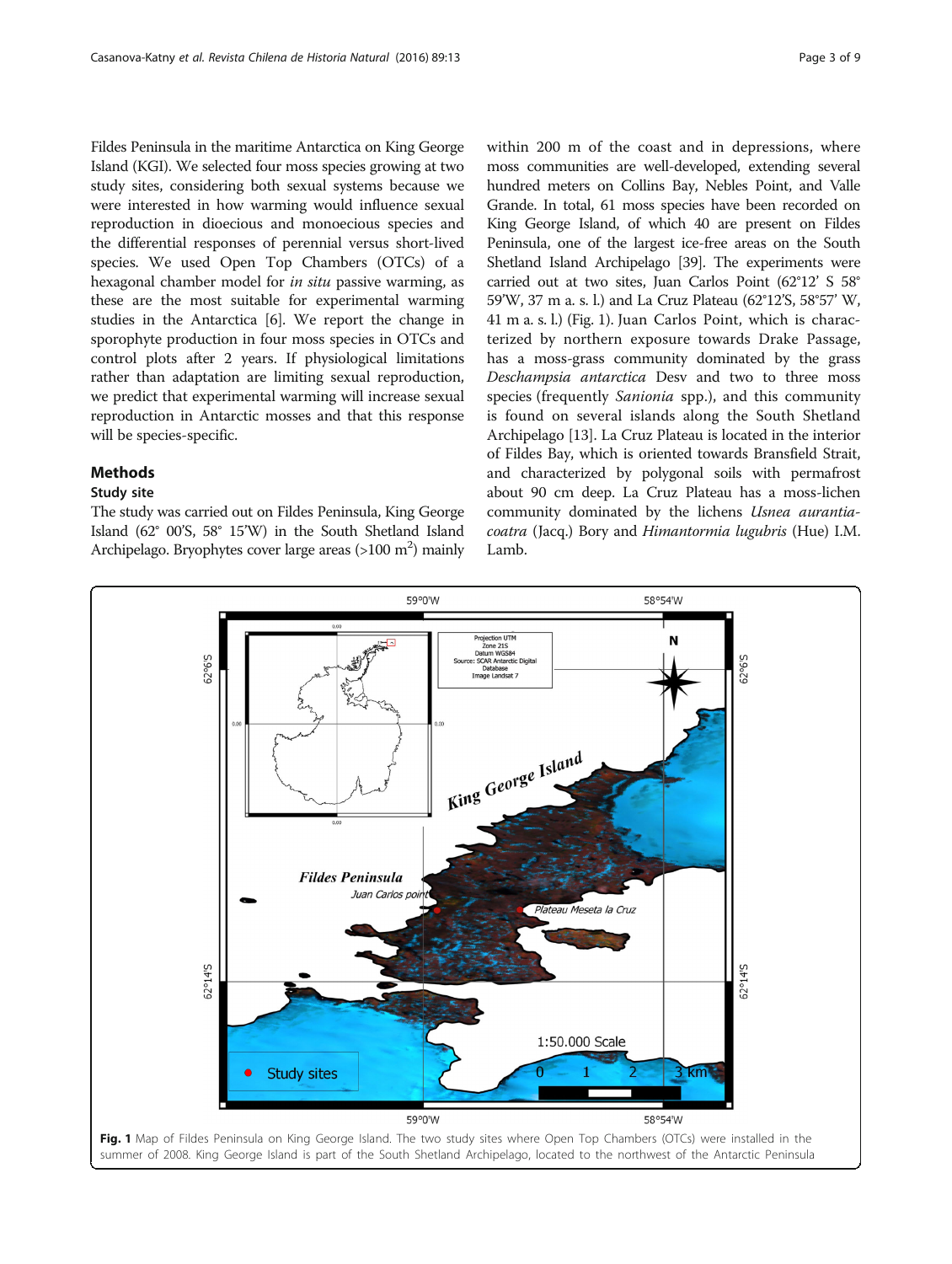#### Study species

Fildes Peninsula is the second largest ice-free area along the western Antarctic Peninsula (Olech [[41](#page-8-0)]). Non-vascular cryptogamic vegetation dominates, and the only vascular plant to grow on Fildes Peninsula is the grass Deschampsia antarctica Desv. The climate of the Fildes Peninsula is mild by Antarctic standards, with a maritime climate in the summer and polar conditions in the winter [\[11\]](#page-7-0). From 1970 to 2004, mean daily air temperature during the growing season (December-February) was between 0.6 and 1.5 °C, and the lowest mean daily air temperature in winter (July-August) was −6.5 °C [[11\]](#page-7-0). From 1970 = 2004, Fildes Peninsula was overcast more than 70 % of the time in any month, and summer rain was common with mean monthly rain between 40 to 70 mm (January-February; [[11\]](#page-7-0)).

There are approximately 109 lichens and 40 bryophytes on the Fildes Peninsula [[1,](#page-7-0) [40\]](#page-8-0). We selected four moss species: 1) Polytrichastrum alpinum (Hedw.) G.L. Sm., which is dioecious (the most common sexual system in mosses; [[68\]](#page-8-0)) and 2) Sanionia georgicouncinata (Hedw.) Loeske, 3) Bartramia patens Brid., and 4) Hennediella antarctica (Ångström) Ochyra & Matteri, which are all monoecious. The long-lived species *P. alpinum* and *S.* georgicouncinata rarely reproduce sexually in Antarctica [[40](#page-8-0)]. The short-lived species, *B. patens* and *H. antarctica*, produce sporophytes frequently on subantarctic islands and on the South Shetland Island Archipelago, where H. antarctica can colonizes areas of several square meters [[40](#page-8-0)]. In contrast, on Fildes Peninsula the two monoecious species grow in small and disperse patches of about two cm in diameter, frequently as pioneers on the moraine of glaciers in rock crevices or growing in moss-lichen communities. Dried reference samples of identified moss species were deposited at the Herbarium of Concepción University (CONC).

#### Passive warming experiments

In 2008, we installed a warming experiment on Fildes Peninsula, King George Island. Ten Open Top Chambers (OTCs) and ten control plots were installed at each of the two sites (La Cruz Plateau and Juan Carlos Point). The chambers were designed to produce an increase in air temperature by preventing the loss of heat by convection and have been used in other ecosystems, such as the Arctic tundra for many years [\[28](#page-7-0)]. The OTCs used are similar to those previously installed elsewhere in Antarctica [[5](#page-7-0), [6\]](#page-7-0); they are hexagonally sided, tapering to an open top and assembled of 3 mm thick, transparent acrylic panels of 40 cm height, with a basal area of 106.4  $\text{cm}^2$ . The acrylic walls have small perforations to allow better air exchange and hence avoid excessive warming. There are ten control plots at each site, each one assigned to a nearby OTC, having a similar floristic composition to each OTC

and approximately 80–90 % plant cover (with moss cover approximately 50 % and the remainder lichen). To characterize microclimatic differences produced by the OTCs, air temperature and relative humidity measurements were taken both inside the OTCs and in the control plots using HOBO Pro v2 loggers (Onset, Bourne, Mass.) programmed to record temperature every hour throughout the year. Sensors were placed at 20 cm above the vegetation inside two OTCs and in two control plots. For temperature effects, we analysis all monthly air temperature values (from February 2008 to March 2010), but for relative humidity we used only values for the spring–summer season (November to March), as this included the majority of time when temperatures were above freezing and mosses would be physiologically active. We recognize that OTCs can alter temperature and snow conditions in other seasons [\[6](#page-7-0), [7](#page-7-0)], potentially causing physiological effects in the mosses.

#### Sporophyte measures

Sporophyte production was quantified for all four moss species, in two consecutive summers (2008–2009 and 2009–2010); the number of sporophytes was recorded in situ for each moss species in whole plots, for all ten OTC and control plots at both sites (La Cruz Plateau and Juan Carlos Point). However, S. georgicouncinata never produced sporophytes during the experimental period and thus was not included in the statistical analysis for sporophyte production. In 2010, for two species, H. antarctica and B. patens, we also conducted more intense sporophyte sampling on smaller areas (about  $2 \text{ cm}^2$ ) within plots. From these sub-samples, for H. antarctica and B. patens, lengths of sporophytes, sporophyte capsules, and setae were recorded. Only ten H. antarctica and five B. patens individuals were harvested (per treatment) for sporophyte size measurements, as so few sporophytes were produced. Additionally, to minimize plot damage, we could not quantify the number of moss stems per species as this would impede ongoing long-term experiments within the chambers.

# Statistical analyses

To determine the effects of treatment (OTC and control), site (La Cruz Plateau and Juan Carlos Point), and interactions between these two factors on temperature and humidity measures, we used a series of ANOVA, using Infostat [\[22\]](#page-7-0). To determine the effect of species (Bartramia patens, Hennediella antarctica, and Polytrichastrum alpinum), treatment (OTC and control), site (La Cruz Plateau and Juan Carlos Point), and interactions among these effects on sporophyte production over 2 years, we used a generalized linear model with a Poisson distribution, using JMP [\[48\]](#page-8-0), and post hoc tests, using Infostat [[22](#page-7-0)]. We used Akaike Information Criterion (AIC) and overdispersion analysis to evaluate potential models and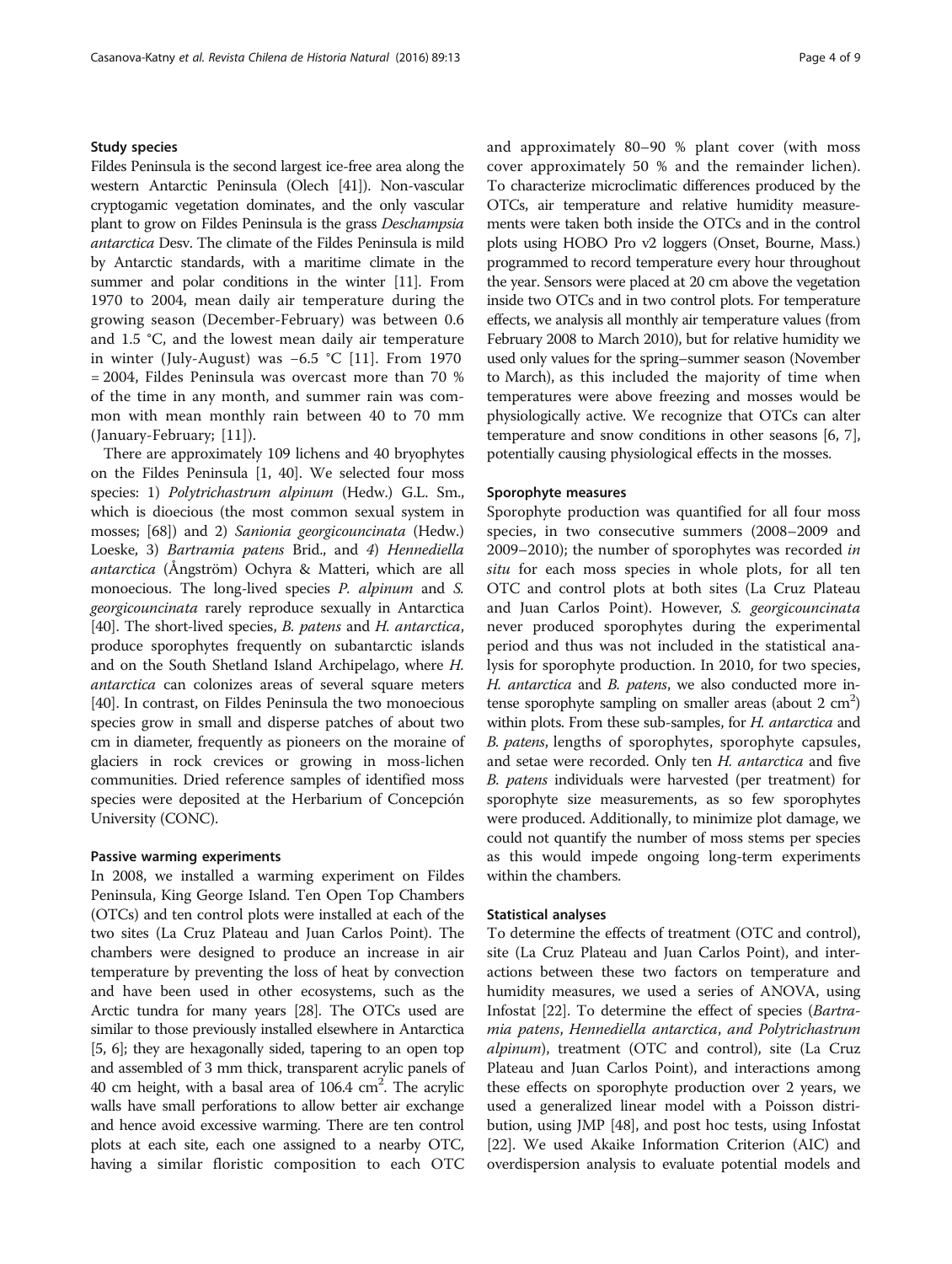<span id="page-4-0"></span>determine which interactions to include [\[27,](#page-7-0) [42](#page-8-0)]. We used an ANOVA to determine the effects of treatment (OTC and control), species (H. antarctica and B. patens), and interactions between these factors on whole sporophyte length, capsule length, and seta length using Infostat [[22](#page-7-0)].

## Results

#### Warming with Open Top Chambers (OTCs)

The OTC treatments increased mean maximum daily air temperature during the study period (2008–2010), from 7.3 °C in control plots to 10.5 °C (Table 1a;  $F_{1,97} = 5.78$ ,  $p <$ 0.018). However, warming treatment had no significant effect on mean daily temperature or mean minimum daily air temperature (Table 1). Site significantly affected the mean minimum daily air temperature ( $F_{1,100} = 5.92$ ,  $p <$ 0.0168), being lower at La Cruz Plateau (−9.42 °C) compared to Juan Carlos Point (−6.4 °C; Table 1b). The interaction between treatment and site was not significant for any of the abiotic measures. The highest warming effect we measured was during the summer season, with an increase of 0.61 °C inside the OTCs compared to the control plots [[12](#page-7-0)]. The temperature changes we recorded between treatments were similar to values reported in warming experiments for the Antarctic area, where Bokhorst et al. [[5](#page-7-0)] measured an increase of 0.7 °C in annual mean temperature inside OTCs in comparison with the control plots.

The use of OTCs not only affected the air temperature, but also produced additional changes in microclimate. In

| Table 1 Microclimatic data of the study sites |
|-----------------------------------------------|
|-----------------------------------------------|

| A                                          |                      |                      |
|--------------------------------------------|----------------------|----------------------|
|                                            | Control              | <b>OTC</b>           |
| Mean Daily Air Temperature (°C)            | $-0.40^{\circ}$      | $-0.41$ <sup>a</sup> |
| Mean Minimum Daily Air<br>Temperature (°C) | $-7.0^{\circ}$       | $-8.9a$              |
| Mean Maximum Daily Air<br>Temperature (°C) | 73 <sup>b</sup>      | $10.5^{\circ}$       |
| Mean Daily Relative Humidity (%)           | $917^{b}$            | 80.7 <sup>a</sup>    |
| R                                          |                      |                      |
|                                            | La Cruz Plateau      | Juan Carlos Point    |
| Mean Daily Air Temperature (°C)            | $-0.86$ <sup>a</sup> | 0.01 <sup>a</sup>    |
| Mean Minimum Daily Air<br>Temperature (°C) | $-9.42$ <sup>a</sup> | $-6.48^{b}$          |
| Mean Maximum Daily Air<br>Temperature (°C) | 8.40 <sup>a</sup>    | 9.50 <sup>a</sup>    |
| Mean Daily Relative Humidity (%)           | 83.9 <sup>a</sup>    | $88.5^{b}$           |

Air temperature and relative humidity measurements during the 2008–2010 study period at two sites on the Fildes Peninsula, King George Island. Mean daily air tempature, mean minimum daily air temperature, mean maxiumum daily air temperature, and mean daily relative humidity based on data collected from HOBO Pro v2 loggers (Onset, Bourne, Mass) mounted at 20 cm above the soil surface. A. Values inside the control and OTC plots. B. Values in plots at both study sites. Different letters indicate statistical differences ( $p <$ 0.05) for treatments and sites

general, mean daily relative humidity was significantly lower in the OTCs (80.7 %) compared to the controls (91.7 %; Table 1a). This difference occurred across treatments at both research sites (data not shown), despite the fact that the La Cruz Plateau and Juan Carlos Point sites differed overall in mean daily relative humidity (83.9 % and 88.5 %, respectively, Table 1b).

#### Moss responses to Open Top Chambers

Our results provide the first evidence that experimental warming treatments generally have a positive effect on sexual reproduction in several Antarctic mosses. We found that the number of sporophytes in plots was significantly affected by treatment, species, and the two-way interaction between treatment and species (Table 2a). The three moss species (B. patens, H. antarctica, and P. alpinum, which produced sporophytes during our experiment) differed in their level of sporophyte production (Table [3](#page-5-0)), and responded differentially to the OTC treatments, with two species (P. alpinum and B. patens) showing greater sporophyte production in the OTCs compared with the controls, and one species (*H. antarctica*) showing no response to the treatment (Table [3\)](#page-5-0). Sporophyte production with our experimental warming treatment was 90.6 % greater for B. patens than in controls and for P. alpinum was present in warmed plots while absent in controls in both sites. Site as well as the interaction between site and species had significant effects on sporophyte production (Tables 2a and [3](#page-5-0)). There was greater sporophyte production at the La Cruz Plateau site (75 % of plots had

|  |  |  |  | Table 2 Sporophyte analyses |
|--|--|--|--|-----------------------------|
|--|--|--|--|-----------------------------|

| Source of variation      |                  |                |              |
|--------------------------|------------------|----------------|--------------|
| A. Sporophyte production | Chi-square       | df             | р            |
| Species                  | 36.19            | 2              | < 0.0001     |
| Treatment                | 4.74             | 1              | 0.0295       |
| Site                     | 3.19             | 1              | 0.0740       |
| Species x Treatment      | 6.81             | $\mathfrak{D}$ | 0.0332       |
| Species x Site           | 8.55             | $\mathcal{P}$  | 0.0139       |
| Treatment x Site         | 1.65             | 1              | 0.1994       |
| B. Sporophyte size       | Whole Sporophyte | Capsule        | Seta         |
| Species                  | $F = 8.29$       | $F = 23.35$    | $F = 25.62$  |
|                          | $p = 0.0081$     | $p = 0.001$    | $p = 0.0001$ |
| Treatment                | $F = 25.63$      | $F = 7.03$     | $F = 26.20$  |
|                          | $p = 0.0001$     | $p = 0.014$    | $p = 0.0001$ |
| Species x Treatment      | ns               | ns             | ns           |

A. The effect of species (the three moss species which produced sporophytes during the experiment), treatment (OTC and control), site (Juan Carlos Point and La Cruz Plateau), and interactions between these factors on sporophyte production analyzed using a generalized linear model with a Poisson distribution. B. The effect of species (H. antarctica and B. patens), treatment (OTC and control), and interactions between these factors on sporophyte size analyzed using ANOVA. Significant p-values are shown in bold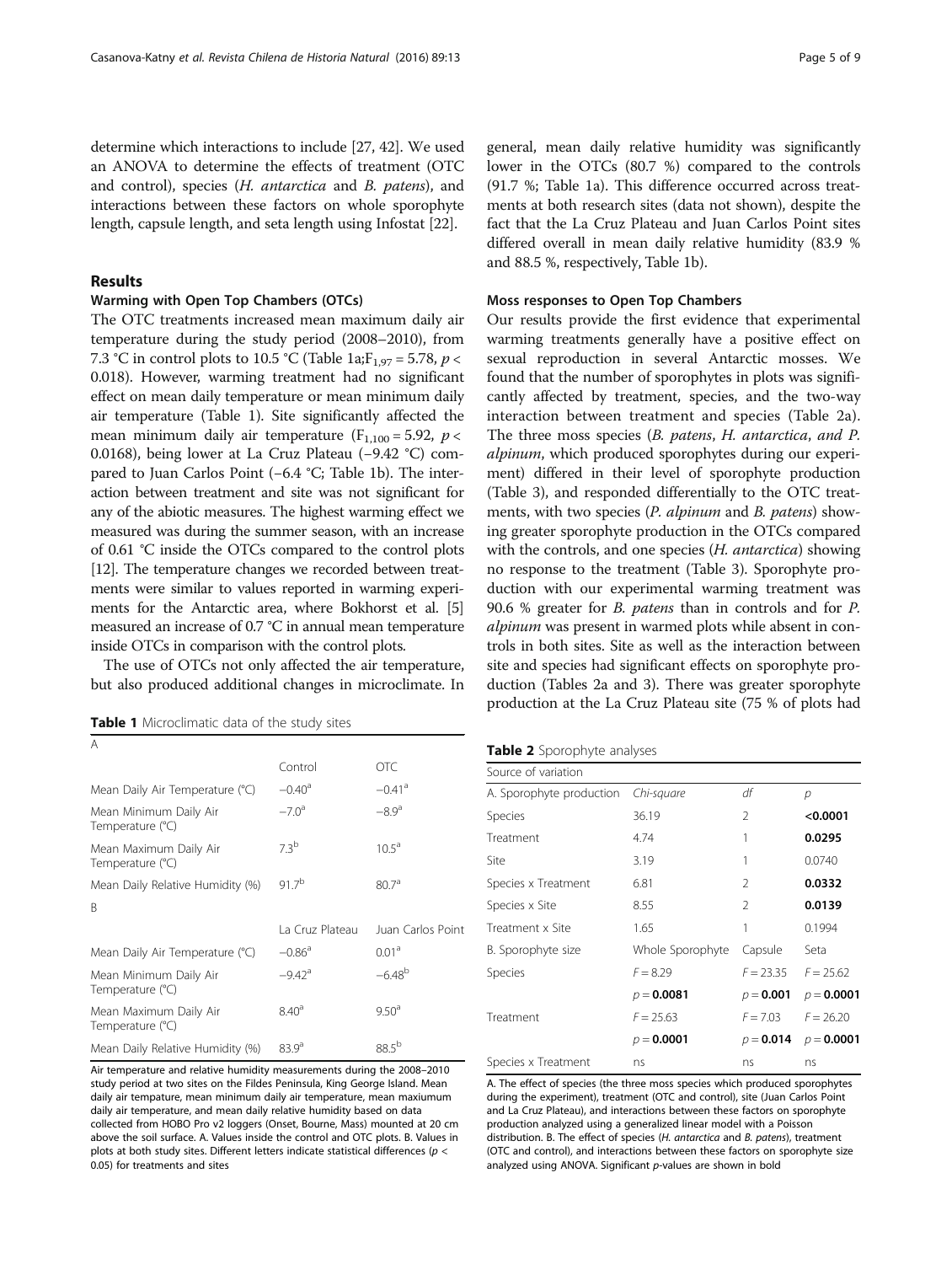#### <span id="page-5-0"></span>Table 3 Sporophyte data

| Site              | Species             | Control                     | <b>OTC</b>            |
|-------------------|---------------------|-----------------------------|-----------------------|
| Juan Carlos Point | B. patens           | 0.0 <sup>a</sup>            | $0.17 \pm 0.1^a$      |
|                   | H. antarctica       | $8 + 4.6^a$                 | $15.5 \pm 15^a$       |
|                   | P. alpinum          | 0.0 <sup>a</sup>            | 0.0 <sup>a</sup>      |
|                   | S. georgicouncinata | 0.0 <sup>a</sup>            | 0.0 <sup>a</sup>      |
| La Cruz Plateau   | B. patens           | $0.7 \pm 0.4^{\circ}$       | $7.3 \pm 3.4^{\circ}$ |
|                   | H. antarctica       | $9.3 \pm 5.0$ <sup>ab</sup> | $5.5 \pm 3.4^{ab}$    |
|                   | P. alpinum          | 0.0 <sup>a</sup>            | $1\pm0.5^{\text{ab}}$ |
|                   | S. georgicouncinata | 0.0 <sup>a</sup>            | 0.0 <sup>a</sup>      |

Species-specific sporophyte production under passive warming (with OTC) at both study sites. Mean values ± SE for number of sporophytes counted in whole plots (Control versus OTC). Similar letters indicate non-statistical differences ( $p < 0.05$ )

sporophytes) compared with the Juan Carlos Point site (only 15 % of plots had sporophytes), and this difference was significantly species-specific (Tables [2a](#page-4-0) and 3).. The fourth moss species for which we measured sporophyte production, S. georgicouncinata, did not produce sporophytes in any OTC or control plots (Table 3). Additionally, sporophyte size was significantly increased in both B. patens and H. antarctica growing inside the OTCs compared with those in the control plots (Table [2b](#page-4-0), Fig. 2)

#### **Discussion**

Sexual reproduction and the production of sporophytes in mosses may be reduced by sperm-limitation [[43, 46](#page-8-0)], resource limitation [\[24](#page-7-0), [56](#page-8-0), [58](#page-8-0), [59](#page-8-0)], and abiotic stress ([\[8\]](#page-7-0); Eppley et al. [[25\]](#page-7-0)). Our experimental warming treatments increased sporophyte production in two moss species, P. alpinum and B. patens, compared with controls (Tables [2a](#page-4-0) and 3), and this warming potentially altered many steps in the process of sporophyte formation, from sperm and egg production, to gamete dispersal, to fertilization success, to sporophyte maturation. Warming has the potential to decrease abiotic stress, freeing up resources used for stress defense (e.g., [\[38\]](#page-7-0)); alter resource availability by shifting the carbon balance and/or nutrient cycling (e.g., [[47](#page-8-0)]); and ultimately reduce sperm-limitation by increasing the number of males, antheridial initiations, and successful dispersal and fertilization events (all of which are often low in Antarctic mosses; [[36\]](#page-7-0)).

We hypothesize that an important mechanism in the greater number of sporophytes in our warming treatments compared with controls for these two species is that the increase in temperature caused by OTCs alters the carbon balance for the plants, potentially increasing the rate of photosynthesis to the point where plants are producing sufficient carbohydrates both for respiration (which may also alter with warming see [\[2\]](#page-7-0)) and additional sporophyte production. Increased primary productivity has been



10

Control OTC

observed under elevated temperatures in three Antarctic moss species ([[52\]](#page-8-0); but see [\[31](#page-7-0)]), indicating that temperature is limiting photosynthesis in some but not all Antarctic moss species. Thus, there is the potential for additional carbohydrate gain with increased temperature in some species. Sexual reproduction, including sporophyte formation is thought to be quite costly in bryophytes, taking at least 15 % of gametophytic biomass [\[3, 34](#page-7-0)], and thus the ability of these species to have additional resources for sporophyte formation could be the tipping point for species to invest in sporophyte production.

In fact, we observed that sporophyte size was increased significantly in both *B. patens* and *H. antarctica* growing inside the OTCs compared with those outside (Table [2a](#page-4-0), Fig. 2). The results suggest the potential that the plants in these species had additional carbohydrates available to invest in larger sporophytes. Larger sporophytes are correlated with more spores and higher fitness [\[10\]](#page-7-0), and sporophytes with longer setae are able to vibrate and thus release pollen for longer dispersal at lower wind speeds than those with shorter setae [\[30](#page-7-0)]. Consequently, the investment in larger sporophytes that we measured in the two Antarctic mosses can potentially generate benefits in

A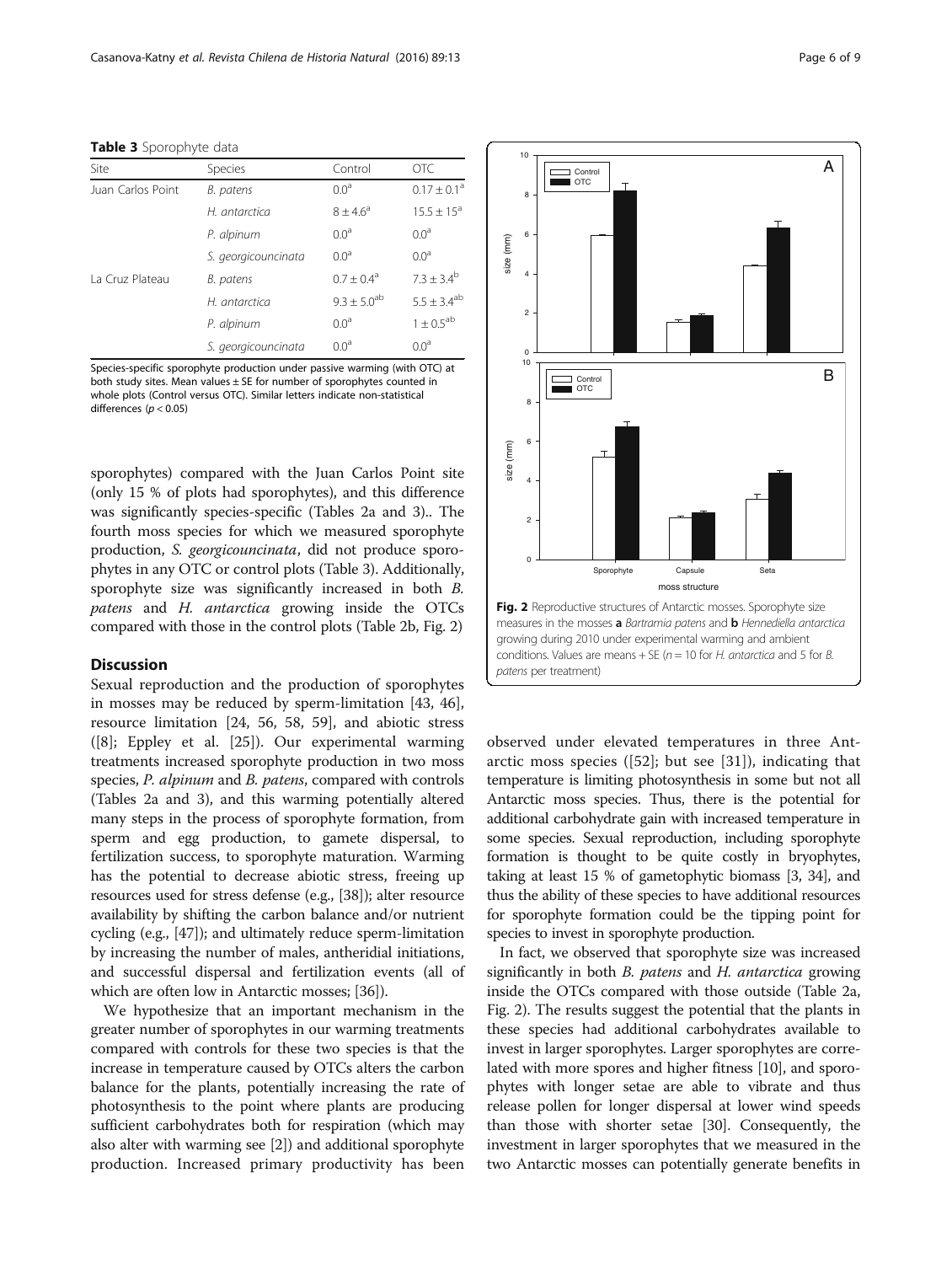the colonization of new ice-free areas under a regional change scenario.

We observed that sporophyte production is sparse and patchy in the Antarctic fellfield. Mosses at the La Cruz Plateau site produced more sporophytes (75 % of plots had sporophytes) compared with those at the Juan Carlos Point site (only 15 % of plots had sporophytes), suggesting that microclimatic characteristics affect the reproductive output in these mosses. At the species level, P. alpinum produced sporophytes only at la Cruz Plateau under warming and B. patens increased the production of sporophytes consistently with warming at both sites (from 0 to  $0.17 \pm 0.1$  in Juan Carlos Point and  $0.7 \pm 0.4$  to  $7.3 \pm 3.4$  at La Cruz Plateau). On the other hand, H. antarctica produced the majority of sporophytes at Juan Carlos Point and decreased production at La Cruz Plateau  $(9.3 \pm 5)$  in controls compared to  $5.5 \pm 3.4$  in OTCs), which could be due to the decrease in mean daily relative humidity as a consequence of warming induced by the OTCs (Table [1\)](#page-4-0). The most important microclimatic difference between the two sites is likely the lower temperature at La Cruz Plateau (Table [1](#page-4-0)) and that there is permafrost at around 90 cm at this site, which should influence water availability at the site, improving the performance of *H. antarctica* in the control plots compared to the OTCs. Also, the increase in sporophytes with OTCs did not occur consistently across sites for the three species with high sporophyte production (Tables [2a](#page-4-0) and [3](#page-5-0)). For example, in B. patens the increase in sporophyte production in OTCs compared to controls was greater at La Cruz Plateau than Juan Carlos Point, where control plots had no sporophytes at all. In H. antarctica, sporophytes did not increase in OTCs at either site, and actually decreased slightly at La Cruz Plateau (Table [3\)](#page-5-0). Smith & Convey [[53](#page-8-0)] found that in southern maritime Antarctica (68–72°S) almost half of the bryophyte species could produce sporophytes at sites where a favorable microclimate generates available niches, suggesting that micro-site differences matter in Antarctica for bryophyte reproduction and that climate stress may limit sexual reproduction in Antarctic bryophytes. Our experiment supports this result as a slight microclimate improvement (increase in temperature) induced a greater sexual response in mosses in the colder La Cruz plateau compared with the warmer Juan Carlos Point site.

While our OTCs are designed to increase temperature and were successful in this regard, it is also important to acknowledge that the OTCs change not only temperature, but other variables including relative humidity, which is likely to be equally important to sporophyte production [[10](#page-7-0)]. Humidity decreased in the OTCs, and while generally moss sexual reproduction responds poorly to decreased relative humidity and water availability, there are rare instances where this is not the case [\[55\]](#page-8-0). Also, the increases in sporophytes we recorded may have been caused by an increase in many stages during sexual reproduction from gametangia production, gamete production, and fertilization success to sporophyte formation. While we have focused on sporophyte production in this first analysis, future work needs to assess all stages in the moss reproductive cycle to determine whether earlier steps might be limiting sexual reproduction in these Antarctic mosses.

### Conclusion

This is the first study of sexual reproduction in mosses under experimental warming conditions in Antarctica. Our data show that field experimental warming enhances sexual reproduction in some, but not all, moss species. These results suggest that warming may improve investment in sexual reproduction in mosses, and support previous predictions that the effects of climate change on Antarctic terrestrial biota have the potential to be positive. Block et al. [[4\]](#page-7-0) predicted that in the short term the majority of the terrestrial Antarctic fellfield biota would be able to absorb the effects of a changing climate because of the high levels of physiological tolerance and life-cycle flexibility common to these species, and Convey [\[15](#page-7-0)] suggests that warming will enhance Antarctic terrestrial biota, although human disturbance and invasives are likely to have an increasing negative impact. Our results suggests that different moss species will respond differently to climate change in Antarctica, and understanding these species-specific responses in bryophytes will be critical to understanding plant responses to climate change in Antarctica. Future work in Antarctic bryophytes should focus on understanding how temperature affects gametangia and sporophyte production across light and humidity levels in each species.

#### Abbreviations

OTC: Open top chamber

#### Acknowledgments

We would like to thank the staff of Julio Escudero Scientific Station for the logistic facilities offered during the ECA (45<sup>th</sup>-46<sup>th</sup> Antarctic Scientific Expedition) of 2009 and 2010. Also, we are highly grateful for identification of Antarctic moss species by Dr. Juan Larraín and the field technical assistance of Gloria Gallegos-Haro. This study was done under the project INACH T0307 and FONDECYT 1120895. GA Torres-Mellado would like to thank the Chilean National Council for Science and Technology CONICYT for his Master's Scholarship. SM Eppley would like to thank the US National Science Foundation (PLR1341742) for support. Angelica Casanova-Katny thanks the Vicerrectoría de Investigación, Desarrollo e Innovación of the Universidad Católica de Temuco. We thanks Dra. Marta María Caballero for the map of Fildes Peninsula. This study forms part of the integrated output of the Scientific Committee on Antarctic Research Biology Programme - State of the Antarctic Ecosystem- (AntEco). Thank you for useful comments of the anonymous reviewers of the final version of this paper.

#### Funding

In Chile, INACH T0307, FONDECYT 1120895 and the US National Science Foundation (PLR1341742).

#### Availability of data and materials

Not applicable.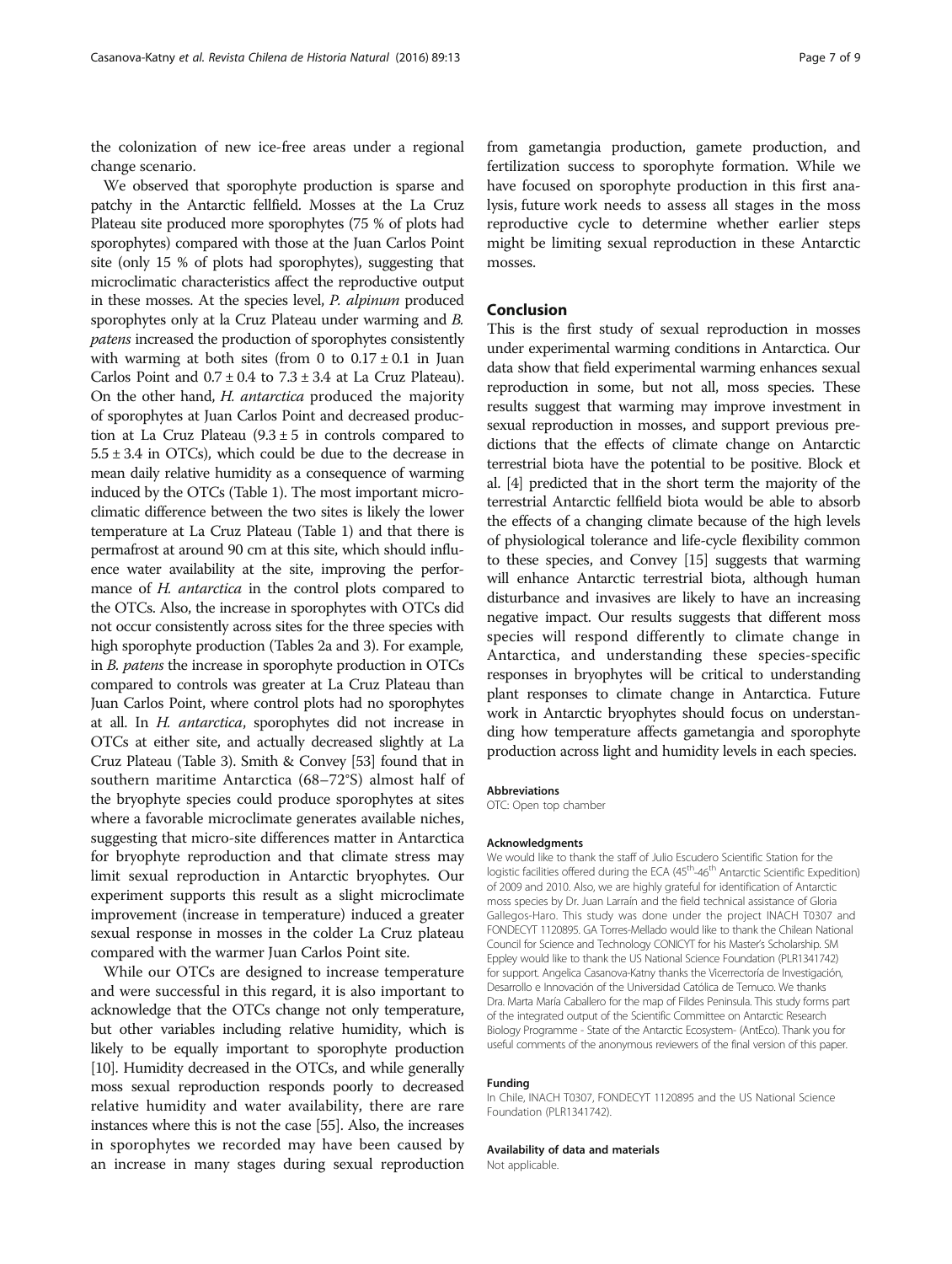#### <span id="page-7-0"></span>Authors' contributions

ACK carried out field experiments; GTM and ACK collected samples of mosses in Antarctica; GTM, ACK and SME analyzed and intrepreted the results. ACK and SME wrote the manuscript. All authors read and approved the final manuscript.

#### Competing interests

The authors declare that they have no competing interests.

#### Consent for publication

Not applicable.

#### Ethics approval and consent to participate

Not applicable.

#### Author details

<sup>1</sup>Núcleo de Estudios Ambientales, Universidad Católica de Temuco, Rudecindo Ortega, 02950 Temuco, Chile. <sup>2</sup>Laboratorio de Micología y Micorrizas, Departamento de Botánica, Facultad de Ciencias Naturales, Universidad de Concepción, Barrio Universitario, S/N, Concepción, Chile. <sup>3</sup>Department of Biology and Center for Life in Extreme Environments, Portland State University, Portland, OR 97207, USA.

### Received: 2 March 2016 Accepted: 23 August 2016 Published online: 13 September 2016

#### References

- 1. Andreyev MP. The lichens in the vicinity of Bellingshausen station, King George Island. Polar Geograph Geol. 1989;13:42–5.
- Atkins OK, Bruhn D, Hurry VM, Tjoelker MG. The hot and the cold: unravelling the variable response of plant respiration to temperature. Funct Plant Biol. 2005;32:87–105.
- 3. Bisang I, Ehrlén J. Reproductive effort and cost of sexual reproduction in female Dicranum polysetum. Bryol. 2002;105:384–97.
- 4. Block W, Smith RIL, Kennedy AD. Strategies of survival and resource exploitation in the Antarctic fellfield ecosystem. Biol Rev Camb Phil Soc. 2009;84:449–84.
- 5. Bokhorst S, Huiskes A, Convey P, Aerts R. The effect of environmental change on vascular plant and cryptogamic communities from the Falkland Islands and the Maritime Antarctic. BMC Ecol. 2007;7:15.
- 6. Bokhorst S, Huiskes A, Convey P, Sinclair BJ, Lebouvier M, Van de Vijver B, Wall DH. Microclimate impacts of passive warming methods in Antarctica: implications for climate change studies. Polar Biol. 2011;34:1421–35.
- 7. Bokhorst S, Huiskes A, Aerts R, Convey P, Cooper EJ, Dalen L, Erschbamer B, Gudmundsson J, Hofgaard A, Hollister RD, Johnstone J, Jónsdóttir IS, Lebouvier M, van de Vijver B, Wahren CH, Dorrepaal E. Variable temperature effects of Open Top Chambers at polar and alpine sites explained by irradiance and snow depth. Global Change Biol. 2013;19:64–74.
- 8. Bowker MA, Stark LR, McLetchie DN, Mishler BD. Sex expression, skewed sex ratios, and microhabitat distribution in the dioecious desert moss Syntrichia caninervis (Pottiaceae). Am J Bot. 2000;87:517–26.
- Bracegirdle TJ, Connolley WM, Turner J. Antarctic climate change over the twenty first century. J Geophys Res. 2008;113:D03103. doi:[10.1029/](http://dx.doi.org/10.1029/2007JD008933) [2007JD008933.](http://dx.doi.org/10.1029/2007JD008933)
- 10. Budke JM, Goffinet B, Jones CS. Dehydration protection provided by a maternal cuticle improves offspring fitness in the moss Funaria hygrometrica. Ann Botany. 2013;111:781–9.
- 11. Carroscao J, González M. Climatología de la Peninsula Antártica y de la base Presidente Eduardo Frei Montalva. Dirección General de Aeronáutica Civil. Dirección Meteorológica de chile; 2007. [http://164.77.222.61/climatologia/](http://164.77.222.61/climatologia/publicaciones/Climatologia_Frei.pdf) [publicaciones/Climatologia\\_Frei.pdf](http://164.77.222.61/climatologia/publicaciones/Climatologia_Frei.pdf).
- 12. Casanova-Katny A, Pizarro M, Caballero MM, Cordero R, Zúñiga GE. Non-structural carbohydrate content in cryptogamic Antarctic species after two years of passive warming on the Fildes Peninsula. Czech Polar Rep. 2015;5:88–98.
- 13. Casanova-Katny MA, Cavieres LA. Antarctic moss carpets facilitate growth of Deschampsia antarctica but not its survival. Polar Biol. 2012;35:1869–78.
- 14. Clarke LJ, Robinson SA, Hua Q, Ayre DJ, Fink D. Radiocarbon bomb spike reveals biological effects of Antarctic climate change. Global Change Biol. 2012;18:301–10.
- 15. Convey P. Antarctic terrestrial biodiversity in a changing world. Polar Biol. 2011;34:1629–41.
- 16. Convey P, Smith RIL. Investment in sexual reproduction by Antarctic mosses. Oikos. 1993;68:293–302.
- 17. Convey P, Smith RIL. Responses of terrestrial Antarctic ecosystems to climate change. Plant Ecol. 2006;182:1–10.
- 18. Convey P, Bindschadler R, Di Prisco G, Fahrbach E, Gutt J, Hodgson DA, Mayewski PA, Summerhayes CP, Turner CP. Antarctic climate change and the environment. Antarct Sci. 2009;21:541–63.
- 19. Convey P, Chown SL, Clarke A, Barnes DKA, Bokhorst S, Cummings V, Ducklow HW, Frati F, Green TGA, Gordon S, Griffiths HJ, Howard-Williams C, Huiskes AHL, Laybourn-Parry J, Lyons WB, McMinn A, Morley SA, Peck LS, Quesada A, Robinson SA, Schiaparelli S, Wall DH. The spatial structure of Antarctic biodiversity. Ecol Monogr. 2014;84:203–44.
- 20 Day TA, Ruhland CT, Xiong FS. Warming increases aboveground plant biomass and C stocks in vascular-plant-dominated Antarctic tundra. Global Change Biol. 2008;14:1827–43.
- 21 Day TA, Ruhland CT, Strauss SL, Park JH, Krieg ML, Krna MA, Bryant DM. Response of plants and the dominant microarthropod, Cryptopygus antarcticus, to warming and contrasting precipitation regimes in Antarctic tundra. Global Change Biol. 2009;15:1640–51.
- 22 Di Rienzo J, Casanoves F, Balzarini M, Gonzalez L, Tablada M, Robledo C. InfoStat versión 2014. Grupo InfoStat, FCA. Argentina: Universidad Nacional de Córdoba; 2014.
- 23 Elmendorf SC, Henry GHR, Hollister RD, Bjork RG, Bjorkman AD, Callaghan TV, Collier LS, Cooper EJ, Cornelissen JHC, Day TA, Fota AM, Gould WA, Gretarsdottir J, Harte J, Hermanutz L, Hik DS, Hofgaard A, Jarrad F, Jonsdottir IS, Keuper F, Klanderud K, Klein JA, Koh S, Kudo G, Lang SI, Loewen V, May JL, Mercado J, Michelsen A, Molau U, Myers-Smith IH, Oberbauer SF, Pieper S, Post E, Rixen C, Robinson CH, Schmidt NM, Shaver GR, Stenstrom A, Tolvanen A, Totland O, Troxler T, Wahren CH, Webber PJ, Welker JM, Wookey PA. Global assessment of experimental climate warming on tundra vegetation: heterogeneity over space and time. Ecol Lett. 2012;15:164–75.
- 24 Ehrlén J, Bisang I, Hedenäs L. Costs of sporophyte production in the moss, Dicranum polysetum. Plant Ecol. 2000;149:207–17.
- 25 Eppley SM, Rosenstiel TN, Graves CB, Garcia E. Limits to sexual reproduction in geothermal bryophytes. Int J Plant Sci. 2011;172:870–978.
- 26 Greene SW. Bryophyte distribution. In: Bushnell VC, editor. Terrestrial life of Antarctica. Am Geograp Soc. New York; 1967. p. 11–13.
- 27 Guisan A, Edwards TC, Hastie T. Generalized linear and generalized additive models in studies of species distributions: setting the scene. Ecol Model. 2002;157:89–100.
- 28 Henry GHR, Molau U. Tundra plants and climate change: the International Tundra Experiment (ITEX). Global Change Biol. 1997;3:1–3.
- 29 Hill PW, Farrar J, Roberts P, Farrell M, Grant H, Newsham KK, Hopkins DW, Bardgett RD, Jones DL. Vascular plant success in a warming Antarctic may be due to efficient nitrogen acquisition. Nat Clim Chang. 2011;1:50–3.
- 30 Johansson V, Lonnell N, Sundberg S, Hylander K. Release thresholds for moss spores: the importance of turbulence and sporophyte length. J Ecol. 2014;102:721–9.
- 31 Kappen L, Smith RIL, Meyer M. Carbon dioxide exchange of 2 ecodemes of Schistidium antarctici in continental Antarctica. Polar Biol. 1989;9:415–22.
- 32 Kennedy AD. Antarctic terrestrial ecosystem repsonse to global environmental change. Ann Rev Ecol Sys. 1995;26:683–704.
- 33 Kis-Papo T, Kirzhner V, Wasser SP, Nevo E. Evolution of genomic diversity and sex at extreme environments: Fungal life under hypersaline Dead Sea Stress. PNAS. 2003;100:14970–5.
- 34 Laaka-Lindberg S. Biomass allocation to sexual and asexual reproduction in a leafy hepatic Lophozia silvicola Buch. J Bryol. 2001;23:3–8.
- 35 Longton RE. Reproductive biology and evolutionary potential in bryophytes. J Hatt Bot Lab. 1976;41:205–23.
- 36 Longton RE. Biology of Polar Bryophytes and Lichens. Cambridge: Cambridge University Press; 1988.
- 37. Monaghan AJ, Bromwich DH, Fogt RL, Wang SH, Mayewski PA, Dixon DA, Ekaykin A, Frezzotti M, Goodwin I, Isaksson E, Kaspari SD, Morgan VI, Oerter H, van Ommen TD, van der Veen CJ, and Wen JH. Insignificant change in antarctic snowfall since the international geophysical year, Science. d2006;313:827–31.
- 38. Nybakken L, Klanderud K, Totland O. Simulated environmental change has contrasting effects on defensive compound concentration in three alpine plant species. Arct Antarct Alp Res. 2008;40:709–15.